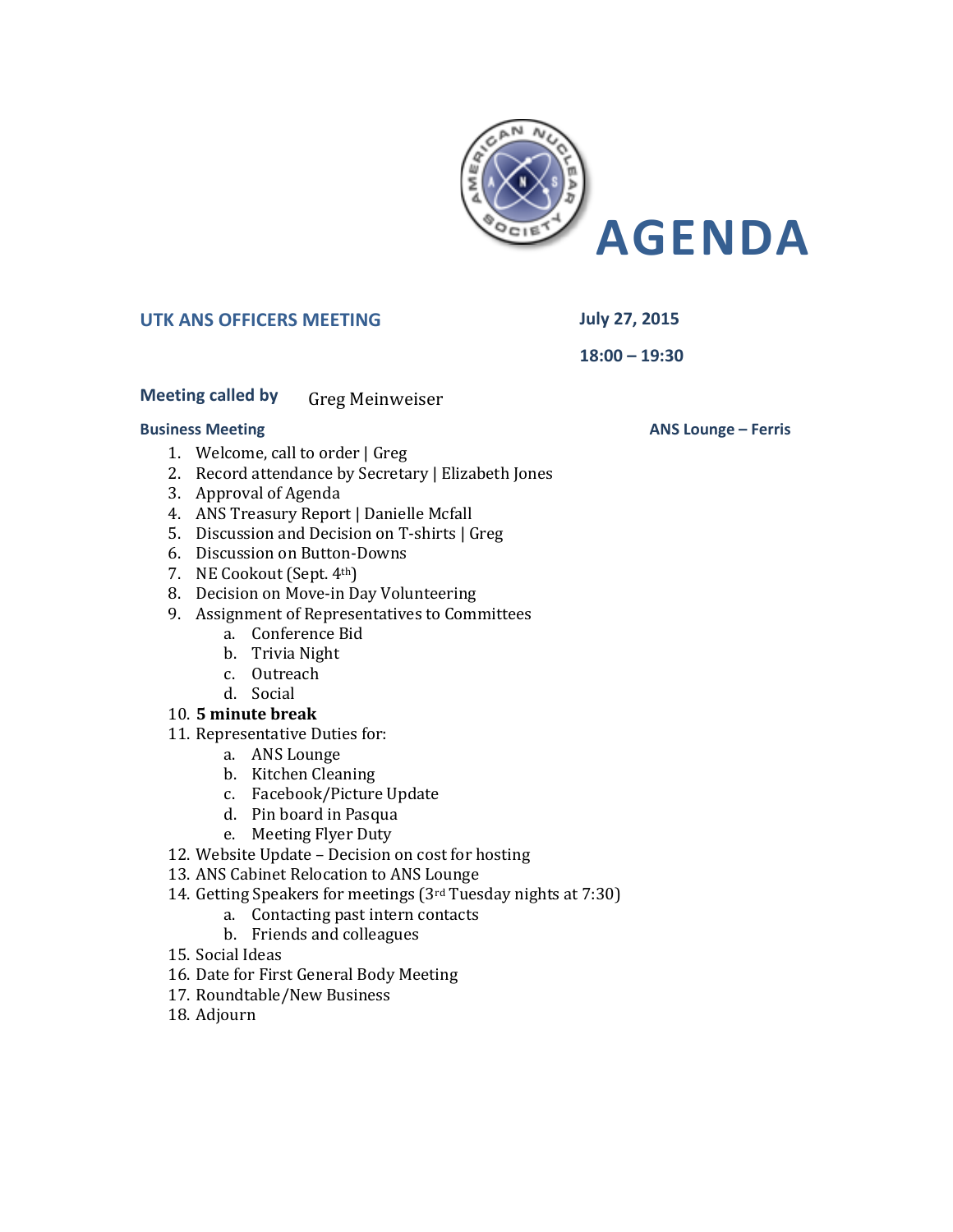

## UTK ANS OFFICERS MEETING<br> **July 27, 2015**

**18:00 – 19:30**

**Location: ANS Lounge – Ferris** 

**Meeting called by Greg Meinweiser** 

### **Meeting Attendance**

- Greg Meinweiser
- Danielle McFall
- Elizabeth Jones
- Devon Drey
- Rebecca Jackson

# **ANS Treasury Report | Danielle McFall**

See attached PDF/PowerPoint

# **Discussion and Decision on T-Shirts | Greg Meinweiser**

Anvil T-Shirt material INS and Radiochemistry shirts collaboration – YES

• Start design then discuss finances

# **Discussion on Button-Down Shirts**

We will be purchasing button downs to wear at meetings and conferences

- UTK Orange for officers
- White for members
- ANS and UTK symbol on the button down shirts

# **NE Cookout**

- Start at 5:00 PM on **September 4, 2015**
- Jerrad: bring corn hole
- Elizabeth: bring corn hole and Piper
- Someone bring a Frisbee
- Send RSVP for Welcome Back picnic
- Make flyers and distribute
- Reserve spot at Tyson Park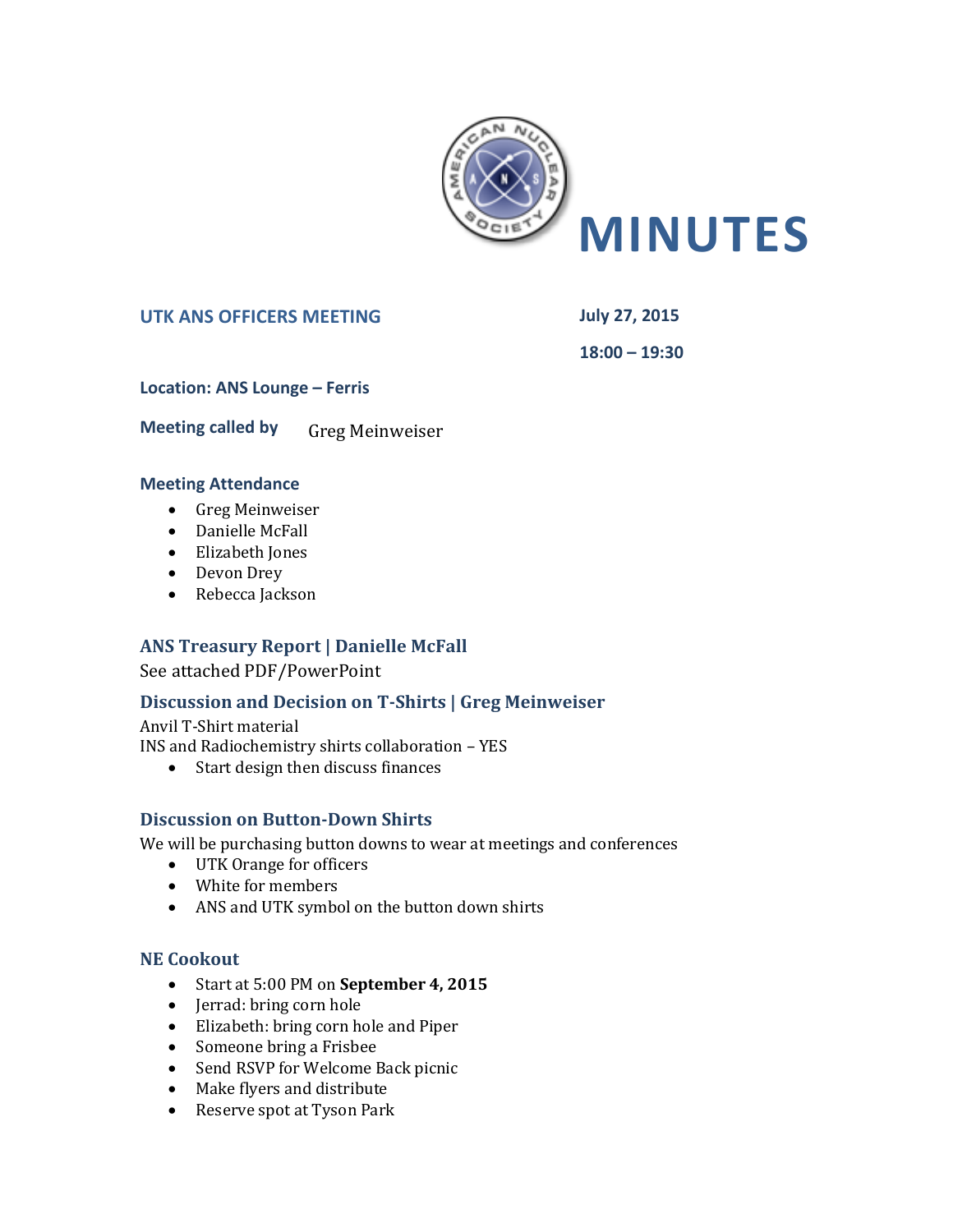• Hot Dogs, hamburgers, veggie burgers

## **Decision on Move-In Day Volunteering**

Move-in Day Volunteering

- Could be helping a student from *any* major
- Morrill Hall is mostly honors and engineering students
- E-mail Hines requesting assistance in e-mailing incoming freshman to help move-in instead of going through Student Engagement
- Offer help to show someone where their classes are

### **Assignment to Committees**

- $\triangleright$  Conference Bid (Kelsa and Devon)
- $\triangleright$  Trivia Night (Greg and Travis)
- ▶ Outreach (Jerrad)
- $\triangleright$  Social (Rachel and Elizabeth)

### **Representative Duties for:**

- $\triangleright$  ANS Lounge
	- Printer
		- o Paper donations from Hines
		- o Three ink cartridges from initial printer purchase
- $\triangleright$  Kitchen Cleaning
	- \$100 per month from the department of Nuclear Engineering
	- Put sign up at beginning of cleaning week to remind people to label foods to keep
	- Last Friday of each month
	- Assign a cleaning rotation to representations by class
	- Send reminders to "cleaners"
- > Facebook/Picture Update
	- Take pictures at all ANS events and post to Facebook
- $\triangleright$  Pin board in Pasqua
	- Keep the ANS pin board updated in Pasqua
- $\triangleright$  Meeting Flyer Duty
	- Danielle takes lead on flyer duty
	- Help needed

#### **Website Update – Decision on cost for hosting**

Website Costs:

- Domain Name \$8-15 per year
- Hosting \$10 first year, \$40 per year after first year
- E-mail \$10 per year

### **Getting Speakers for meetings (3rd Tuesday nights at 7:30 P.M.)**

- $\triangleright$  Contacting past intern contacts
- $\triangleright$  Friends and colleagues
	- Ask professors to discuss research
	- All ideas are welcome!